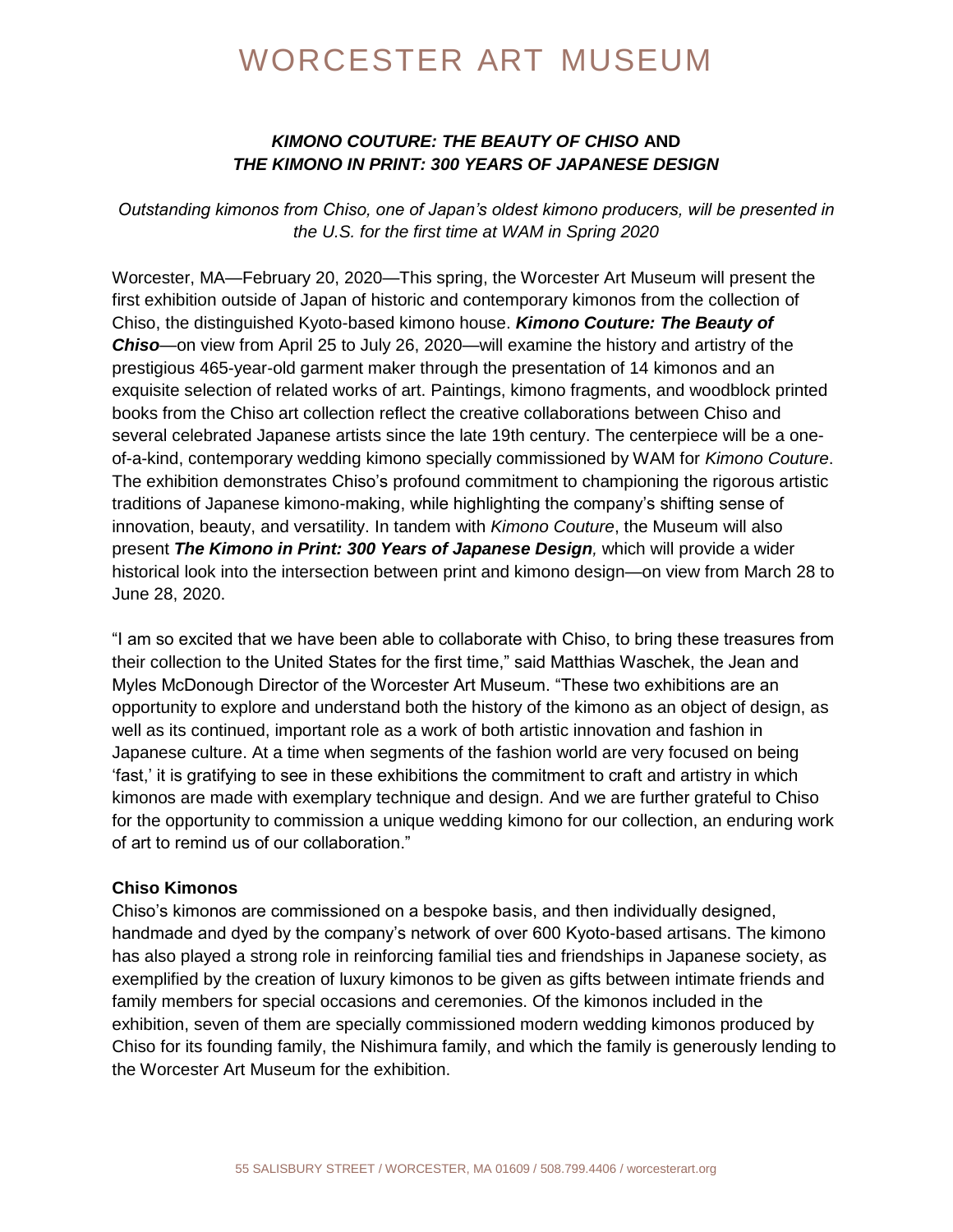Crafted in a variety of rich colors built up through several intricate layers of *yūzen* (paste-resist dyeing), *shibori* (tie-dyeing), embroidery, and other advanced techniques, Chiso's kimono collection also demonstrates the enduring significance of imagery and other auspicious designs drawn from the Japanese appreciation of nature and literature. For example, luxuriant pines and red crested cranes bear wishes of longevity, while embroidered fans among golden bands of floating mist evoke hopes for the future. The exhibition presents Chiso's continuing commitment and aspiration to Japanese beauty and steadfast dedication to innovation, design, and creativity in the present and for the future.

The five additional kimonos presented in the exhibition range from the early 17<sup>th</sup>-century Edo period to the late-19<sup>th</sup>-century Meiji period, and were collected by Chiso to inspire the company's designers. Made on satin, ramie, and silk crepe, and using embroidery, stencil dyeing, tie-dyeing, and various other techniques, the five *kosode* (the commonly known kimono form with small wrist openings) exemplify early innovative patterning, techniques, and designs for kimono. The earliest work in the show, a mid-17<sup>th</sup>-century Kanbun era (1661-1673) *kosode*, acknowledges the early modern mindset of kimono makers in Japan. An overturned, tie-dyed flask pours forth a multicolored stream from the shoulder on the back of the kimono to the hem, demonstrating the conceptual rigor of the design and technique.

Central to *Kimono Couture* is the Museum's newly commissioned wedding kimono. Working with Chiso's head senior designer, Mr. Imai Atsuhiro, the Museum has commissioned a kimono with a design that draws inspiration from New England and the city of Worcester. The commission of a kimono as an *artwork* for an *art museum*, rather than for a specific client or occasion, gave Chiso and its designer significant creative space to give form to their vision regarding the present and future art of the kimono. Inspired by the New England foliage and Worcester's famed seven hills, the designer incorporated the iconic maple leaf throughout the kimono design, as well as seven textile techniques, ranging from newly developed to endangered ones. The display of this commissioned work will include documentary photographs of the process, as well as a video demonstrating many of Chiso's signature techniques.

"Many people have old-fashioned perceptions about kimonos, but they remain an important part of Japanese culture and fashion, and can be very contemporary in their design," said Mr. Imai, the head senior designer at Chiso. "The kimono we have created especially for the Worcester Art Museum is a great example of this, bringing together a motif that is very rooted in the cultures of the city of Worcester and Japan, but doing so with strong, modern forms and colors. I hope that American audiences welcome the piece as an emblem of the beauty of Chiso and of Japanese culture, as well as appreciate our interpretation of the classic maple leaf."

#### **Design Inspirations**

The exhibition will also highlight the creative long-term collaborations between Chiso and several renowned Japanese artists in the late 19th century and presents Chiso as an artistic patron. This includes: a pair of painted folding screens on silk, *Otsu and Karasaki*, created in 1876 by the renowned Kyoto-based artist Kishi Chikudo; and a pair of embroidered, dyed, and painted silk hanging scrolls, *Apprentice Maiko and Cherry Tree* and *Skull in the Moonlight*,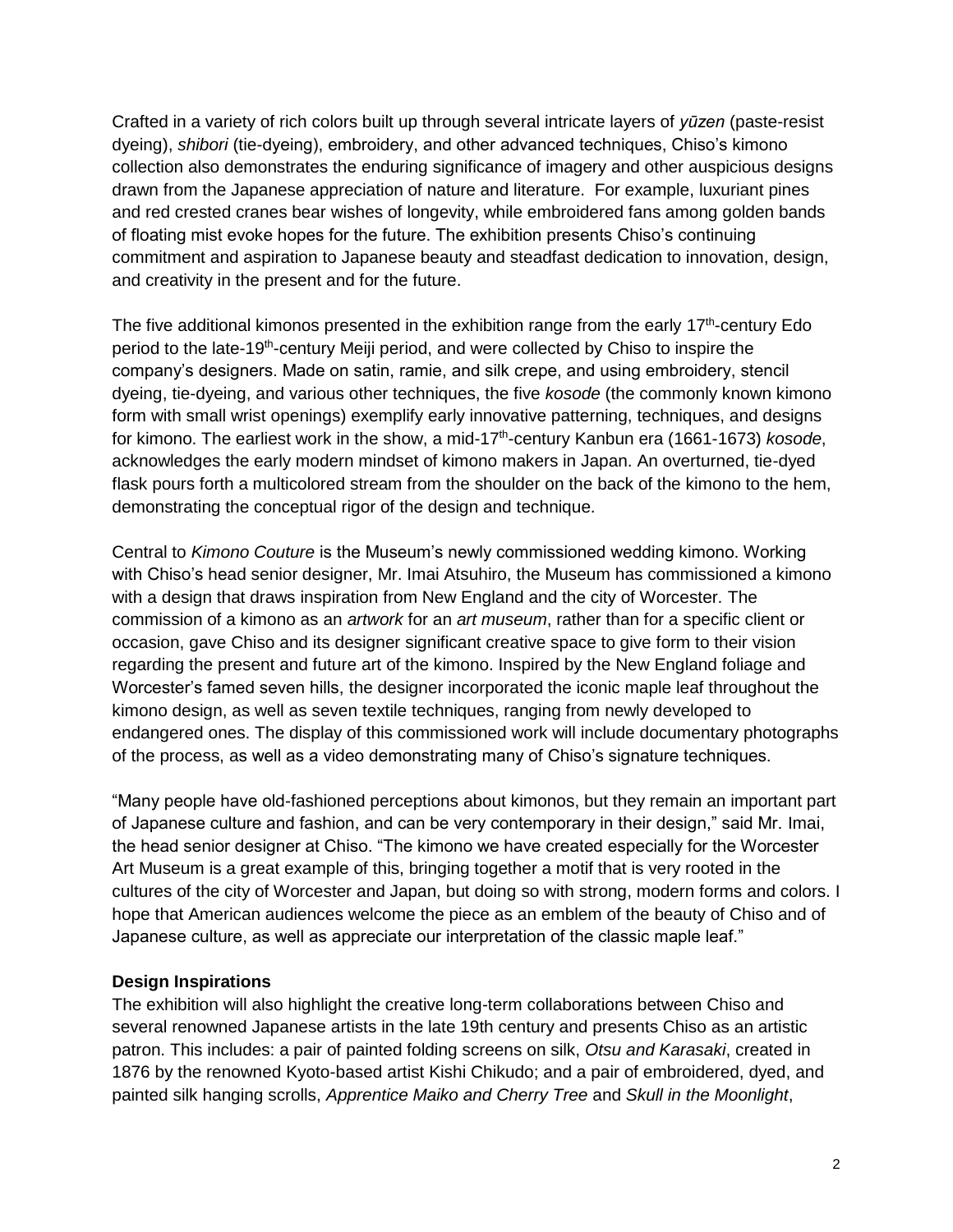created in 1890 also by Chikudo along with Chiso's highly skilled artisans. There will also be five hanging kimono fragments created between 1890 and 1891 designed by the leading *nihonga*  (Japanese-style painting) artists Sakakibara Bunsui, Umemura Keizan and Imao Keinen for Chiso. Keinen's four-volume deluxe design book, *Bird and Flower Album,* created in 1891 and commissioned by Chiso to inspire its designers, will be on view as well. In addition, there will be five volumes of the Shotoku hinagata, an influential 18<sup>th</sup>-century kimono design book by the famous print designer Nishikawa Sukenobu, on display from Chiso's exclusive design library. These innovative partnerships and the company's collection of historic print materials describe how Chiso has been able to reimagine and elevate the kimono form into a contemporary art practice—from a garment of utility and history, to a modern representation of design and fine art.

Co-curated by Vivian Li and Christine Starkman, *Kimono Couture: The Beauty of Chiso* is organized by the Worcester Art Museum in partnership with Chiso, the revered 465-year-old kimono design and production house based in Kyoto, Japan. Support is provided by the Fletcher Foundation and Michie Family Curatorial Fund. Research for this project was made possible by the Japan-United States Friendship Commission and the Northeast Asia Council of the Association for Asian Studies. Additional support is provided by Emily and James Holdstein and by Sandy Hubbard and Thomas J. Logan. The exhibition is sponsored by Cornerstone Bank and Imperial Distributors; media partners are The Boston Globe and WGBH.

*Kimono Couture: The Beauty of Chiso* is accompanied by a catalog, authored by the exhibition curators, Vivian Li and Christine Starkman, with contributions by Riyo Kikuchi and Yukio Lippit. Published by D Giles Limited, London, in association with the Worcester Art Museum, the catalog is available for purchase in the Museum Shop for \$34.95.

## **High resolution images press images for** *Kimono Couture: The Beauty of Chiso* **are available [here.](https://www.worcesterart.org/exhibitions/kimono-couture/press/)**

## *Kimono Couture* **Related Programs**

To launch *Kimono Couture: The Beauty of Chiso*, the Museum will host an opening party on Friday, April 24 (6-7pm preview for Members only; 7-10pm for the general public). The evening's highlight will be the first look at the commissioned Worcester wedding kimono. The evening will also include Japanese and design-inspired entertainment, light refreshments, and a cash bar. Tickets are \$15 for WAM Members; \$25 for Nonmembers. Tickets may be purchased at kimonocouture.eventbrite.com, or at the door.

As part of its monthly Master Series Third Thursday program, the Museum will present a talk, "Kimono Fashion in Kyoto," by Monika Bincsik, the Diane and Arthur Abbey Assistant Curator for Japanese Decorative Arts, The Metropolitan Museum of Art on **Thursday, May 21 at 6:00 p.m.** A reception will accompany the program, which is free with Museum admission. Master Series Third Thursday programs are hosted by the WAM Members' Council and sponsored by AbbVie. Additional support is provided by the Michie Family Curatorial Fund, the Amelia and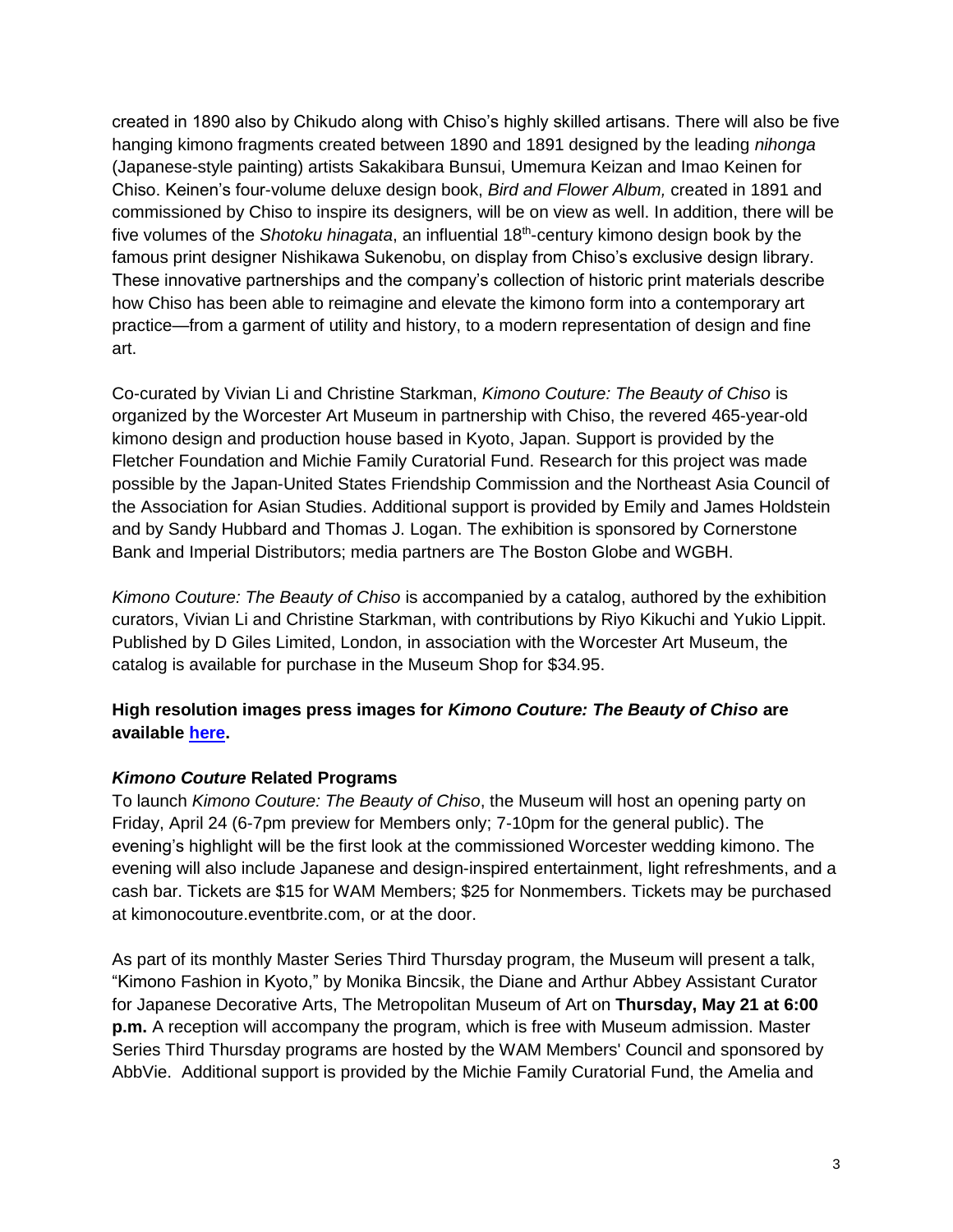Robert H. Haley Memorial Lecture Fund, the Bernard and Louise Palitz Fund, and the Spear Fund for Public Programs.

#### **The Kimono in Print: 300 Years of Japanese Design**

*The Kimono in Print: 300 Years of Japanese Design*, will be the first show devoted to examining the kimono as a major source of inspiration and experimentation in Japanese print culture, from the Edo period (1603–1868) to the Meiji period (1868–1912). Print artists during these periods documented ever-evolving trends in fashion, popularized certain styles of dress, and even designed kimonos. This dialogue between print and kimono design will be illustrated by approximately 70 Japanese prints, as well as a selection of illustrated woodblock printed books and paintings. The works begin with early prints from the late 17th century, when a more complex and sophisticated attitude towards clothing first appeared, as seen in the lavish prints of the floating world's celebrity kabuki actors and courtesans. Modern design books and prints from the early 20th century, inspired by or made for kimono, will demonstrate how the boundaries between print and textile fashion and design became more fluid.

*The Kimono in Print: 300 Years of Japanese Design* is generously supported by the E. Rhodes and Leona B. Carpenter Foundation. Early research for this project was made possible by the Japan Foundation and the Institute of Museum and Library Services.

*The Kimono in Print: 300 Years of Japanese Design*, is accompanied by a catalog edited by Vivian Li, with contributions by Nagasaki Iwao, Ellis Tinios, Matsuba Ryōko, Fujita Kayoko, and Stephanie Su. Published by Hotei Publishing, in association with the Worcester Art Museum, the catalog is available for purchase in the Museum Shop for \$49.

## **High resolution press images for** *The Kimono in Print: 300 Years of Japanese Design* **are available [here.](https://www.worcesterart.org/exhibitions/kimono-in-print/press/)**

#### **About Chiso and the Nishimura Family**

Founded in Kyoto in 1555, Chiso is one of the most prestigious luxury kimono houses in the world, creating one-of-a kind, custom and handcrafted pieces. Chiso produces approximately 4,000 kimonos per year—taking anywhere from 2 months to 18 months to complete, depending on the complexity of the garment. Handled by individual artisans and designers, the meticulous process begins on white silk fabric and can include at least 20 steps and the use of up to 50 colors. This procedure incorporates multiple iterations of silk reeling, weaving, cutting, handsewing, designing, sketching, starching, dyeing, steaming, rinsing, hand-painting, stretching, gold leaf-sealing and embroidering.

Initially specializing in the creation of Buddhist vestments worn by monks, by the 1860's Chiso's kimono practice had shifted from one of simplicity and practicality, to one of luxury and opulence directed at emerging wealthy consumers. Over its 465 years of existence, Chiso and the Nishimura family have been successful in reinventing and evolving their textile and garment business in tandem with the cultural, social, and economic revolutions of Japan—including their distinctive innovations of the *yūzen* (paste-resist dyeing) technique. Invented in the mid-17th